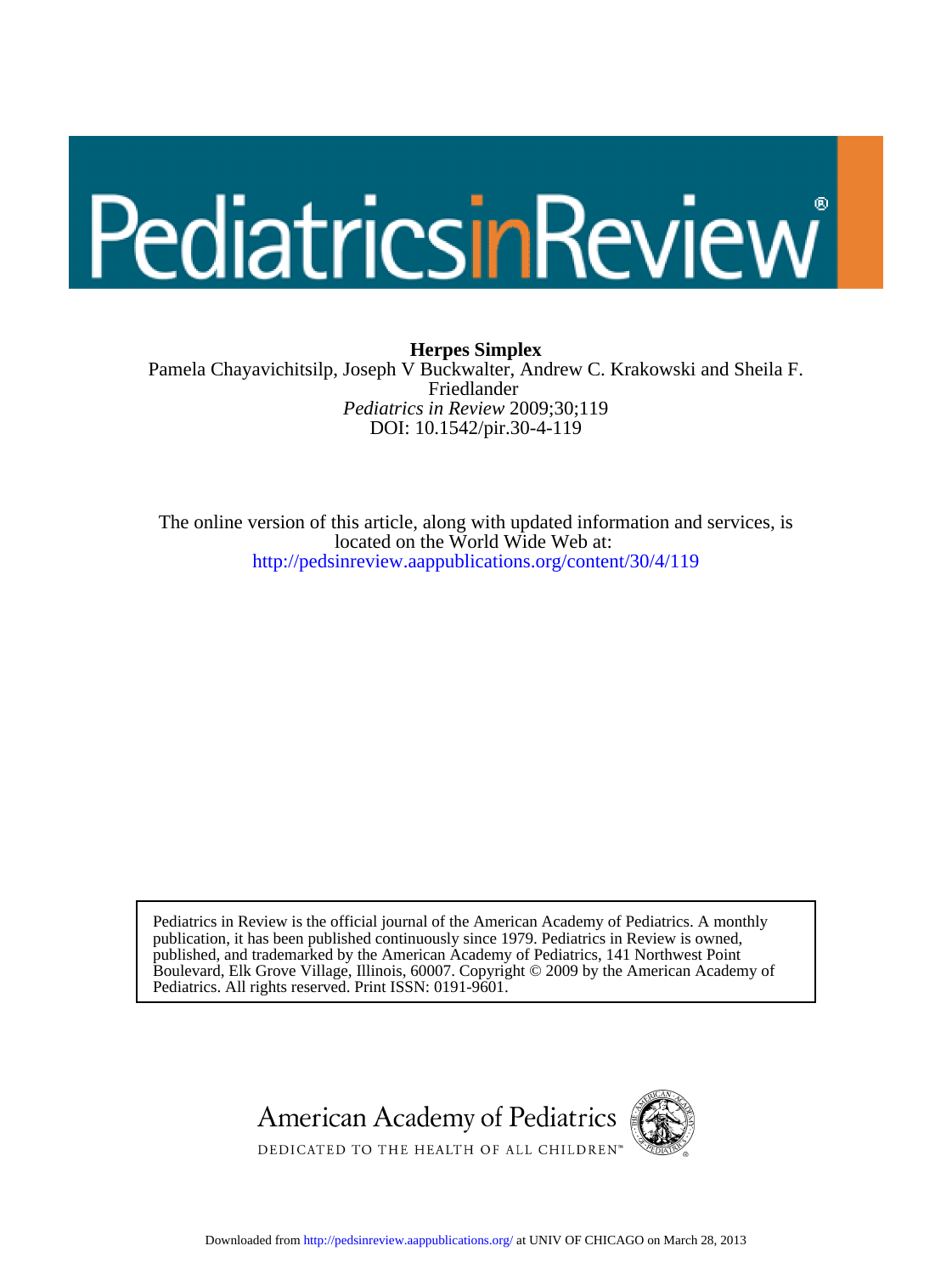# **Herpes Simplex**

Pamela Chayavichitsilp,\* Joseph Buckwalter V, PhD,\* Andrew C. Krakowski, MD,\* Sheila F. Friedlander, MD\*

Author Disclosure Drs Chayavichitsilp, Buckwalter, Krakowski, and Friedlander have disclosed no financial relationships relevant to this article. This commentary does contain a discussion of an unapproved/ investigative use of a commercial product/ device.

# Objectives **After completing this article, readers should be able to:**

- **1. Characterize the epidemiology of herpes simplex virus (HSV) infection, including mode of transmission, incubation period, and period of communicability.**
- **2. Recognize the difference in clinical manifestations of HSV1 and HSV2 infection.**
- **3. Diagnose various manifestations of HSV infection.**
- **4. Describe the difference in the clinical manifestations and outcome of HSV infection in newborns and older infants and children.**
- **5. Discuss the management of HSV infection.**
- **6. List the indications and limitations of oral acyclovir treatment for HSV infection.**

#### **Introduction**

HSV causes a contagious infection that affects approximately 60% to 95% of adults worldwide. HSV1 and HSV2 primarily infect human populations. HSV1 is associated chiefly with infections of the mouth, pharynx, face, eye, and central nervous system (CNS), and HSV2 is associated primarily with infections of the anogenital region, although both serotypes may infect any area. (1)

#### **Epidemiology**

Most adults are infected with HSV and carry latent viruses, but the serotype, severity of symptoms, and mode of transmission vary with age. Children are infected primarily with orolabial HSV1 by 5 years of age, with infection rates of 33% in populations that are of lower socioeconomic status and 20% in those who have improved socioeconomic status. By adulthood, HSV1 affects 70% to 80% in the lower socioeconomic population and 40% to 60% in the higher socioeconomic population. (1) Globally, the prevalence of HSV1 increases consistently with age, reaching 40% by age 15 years and increasing to 60% to 90% in older adults. (2) In the United States, the prevalence of HSV1 increases consistently with age, from 26.3% in 6- to 7-year-old children and 36.1% in 12- to 13-year-old children

#### **Abbreviations**

| CNS: | central nervous system                   |
|------|------------------------------------------|
| CSF: | cerebrospinal fluid                      |
| DFA: | direct fluorescent antibody              |
|      | HAEM: HSV-associated erythema multiforme |
| HHV: | human herpesvirus                        |
| HSV: | herpes simplex virus                     |
| IV:  | intravenous                              |
| PCR: | polymerase chain reaction                |
| SEM: | skin, eye, and mouth                     |
| STI: | sexually transmitted infection           |
| VZV: | varicella-zoster virus                   |

to 90% among those older than 70 years. (2)(3) Of note, the overall prevalence of HSV1 in the United States has been shown to be decreasing over time. (3)

Worldwide, the prevalence of HSV1 infection is greater than HSV2 infection in most geographic areas. HSV2 primarily is sexually transmitted and, therefore, is not as common in young children. However, HSV2 can be transmitted from mother to neonate during pregnancy, with a neonatal incidence between 1 in 3,000 and 1 in 20,000 live births and approximately 1,500 new cases in the United States annually. Approximately 2% of women acquire genital herpes during pregnancy, and about 20% to 30% of pregnant women are seropositive for HSV2. (4) The prevalence of HSV2 varies across country, sex, and age. HSV2 prevalence is highest in areas of sub-Saharan Africa and parts of Central and South America. The prevalence usually is lower in western and

\*Division of Pediatric and Adolescent Dermatology, Rady Children's Hospital and University of California, San Diego, Calif.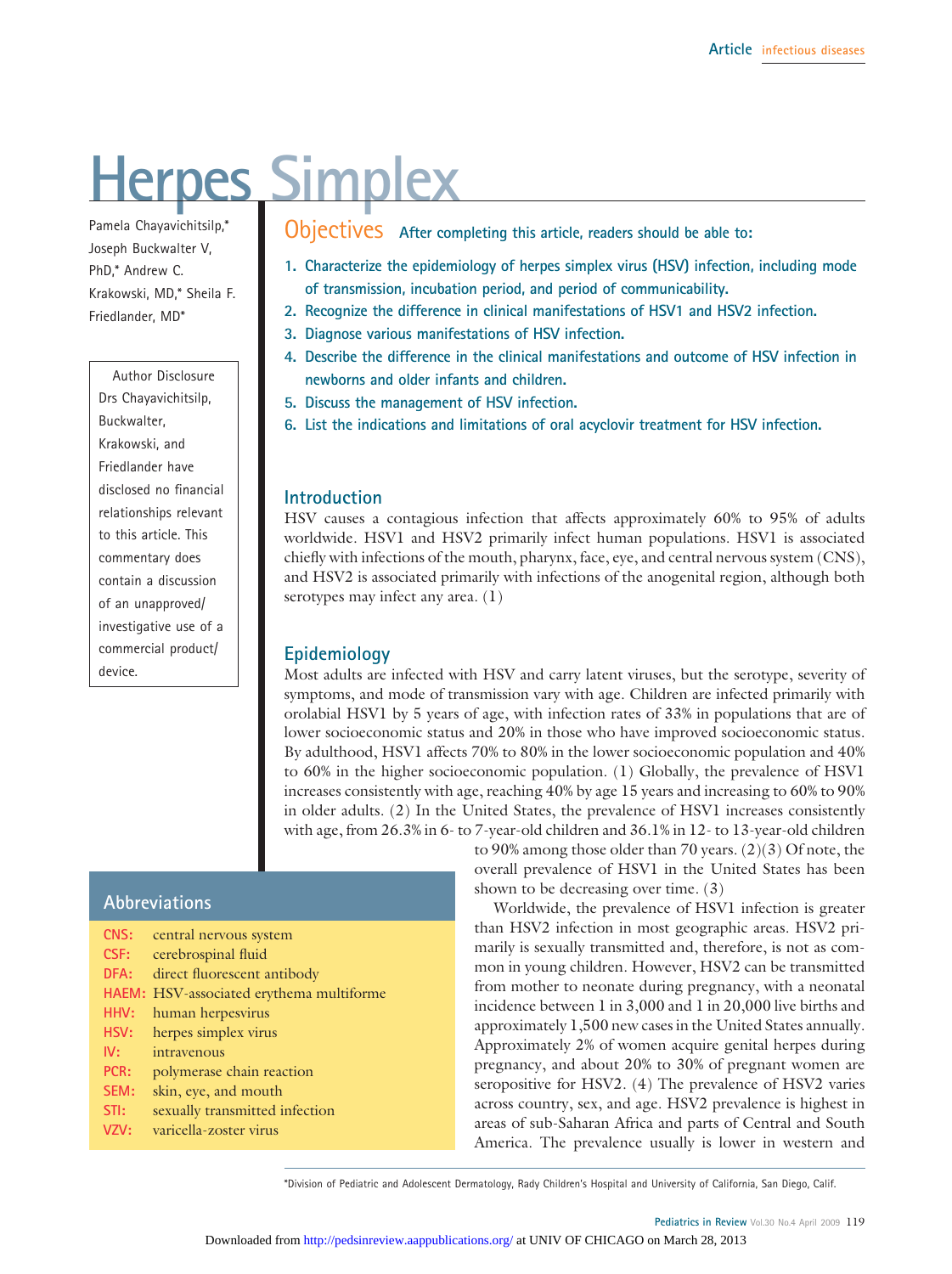southern Europe than in northern Europe and North America. The lowest rates of HSV2 prevalence are found in Asia.

Generally, the prevalence is higher in women than in men and increases with age from negligible levels in children younger than 12 years to 20% to 40% by the age of 40 years and as high as 80% among higher-risk populations.  $(1)(2)(5)(6)$  In the United States, the prevalence of HSV2 infection in African Americans is much higher than in whites or Mexican Americans. Although time trends in HSV prevalence are limited, most studies suggest that the prevalence of HSV2 has increased over the past few decades in countries such as the United States from 16.0% in the late 1970s to 20.8% in the early 1990s; in other populations, HSV2 prevalence has either remained stable or decreased. (2)

As stated previously, HSV2 is associated primarily with infections of the anogenital region, whereas HSV1 is found extragenitally. Recent studies, however, have shown a 30% increase in the prevalence of HSV2 infection, (7) with HSV2 being as common as HSV1 in the extragenital regions except for the orofacial area. Furthermore, HSV1 appears to be increasing in prevalence in the anogenital region, previously known to be infected predominantly by HSV2.

#### **Etiology**

There are more than 80 herpesviruses, eight of which are capable of infecting humans. In addition to HSV1 and HSV2, varicella-zoster virus (VZV), cytomegalovirus, Epstein-Barr virus, human herpesviruses (HHV6 and HHV7), and Kaposi sarcoma-associated herpesvirus (HHV8) can infect humans. All herpesviruses are enveloped, double-stranded DNA viruses that have highly organized genomes encoding more than 84 polypeptides. (6) Although the DNA sequences of HSV1 and HSV2 are very similar, the proteins within the envelope allow serologic distinction between the two.

#### **Transmission**

Infection is transmitted primarily through exposure to mucous membranes or skin that have active lesions or to mucosal secretions of an individual who has an active HSV infection. The virus is transmitted most easily through saliva and can remain stable outside of the host for short periods of time, allowing transmission for some time after direct mucocutaneous contact with the virus. HSV also can be transmitted through respiratory droplets or by exposure to mucocutaneous secretions from an asymptomatic person who is shedding virus. Shedding refers to the presence of viruses outside of the cells on the skin surface, despite the absence of clinical signs. (1)

The initial or primary HSV1 or HSV2 infection usually has an incubation period of approximately 4 days, but can range from 2 to 12 days. This is followed by an active viral shedding period that lasts at least 1 week and up to several weeks. Most patients who are primarily infected with HSV are asymptomatic. Therefore, the virus still can be actively transmitted during the period of incubation and viral shedding without the occurrence of active skin lesions. (1)

After initial infection, the virus usually remains latent, persisting within the sensory ganglia of the autonomic nervous system, and the infection can be considered incurable. Within the autonomic ganglia, the virus replicates while evading detection by the host immune system. (1)(6) HSV1 resides most commonly within the trigeminal ganglion, due to its primary target site in and around the oral areas; HSV2 primarily remains in sacral ganglia after infection of the genital region. Once triggered to reactivate by an internal or external stimulus, including stress, exposure to sunlight, fever, and menstruation, the virus can travel along the sensory nerve and reactivate in the same mucocutaneous region as the initial infection. Symptoms normally last for a shorter period of time than for the initial infection, and viral shedding only lasts 3 to 4 days. On average, reactivation of HSV occurs during approximately 1% of the days in the life of patients infected previously. (8)

#### **Diagnosis**

Several methods are employed to diagnose the presence of HSV infection, each having varying degrees of selectivity, sensitivity, cost, and utility. The main clinical method for diagnosing primary HSV1 infection is recognizing the classic presentation of herpetic lesions in or around the oral cavity. Monomorphous, grouped vesicles on an erythematous base evolve into coalescing, crusted papules and plaques within 1 to 3 days. The lesions have a propensity to erode or ulcerate. Initial infection can lead to an extensive gingivostomatitis. In contrast to HSV1, the initial diagnosis for HSV2 can be more difficult because the classic signs of genital herpes, herpetic ulcers in and around the genital area, may not be present. In neonates, the presence of vesicular lesions should raise high suspicion for HSV infection.

Laboratory evaluations can be used to confirm an initial diagnosis or further investigate a suspicion of HSV infection. The gold standard for laboratory diagnosis is the viral culture. The viral culture technique can be employed only with active lesions and is obtained best by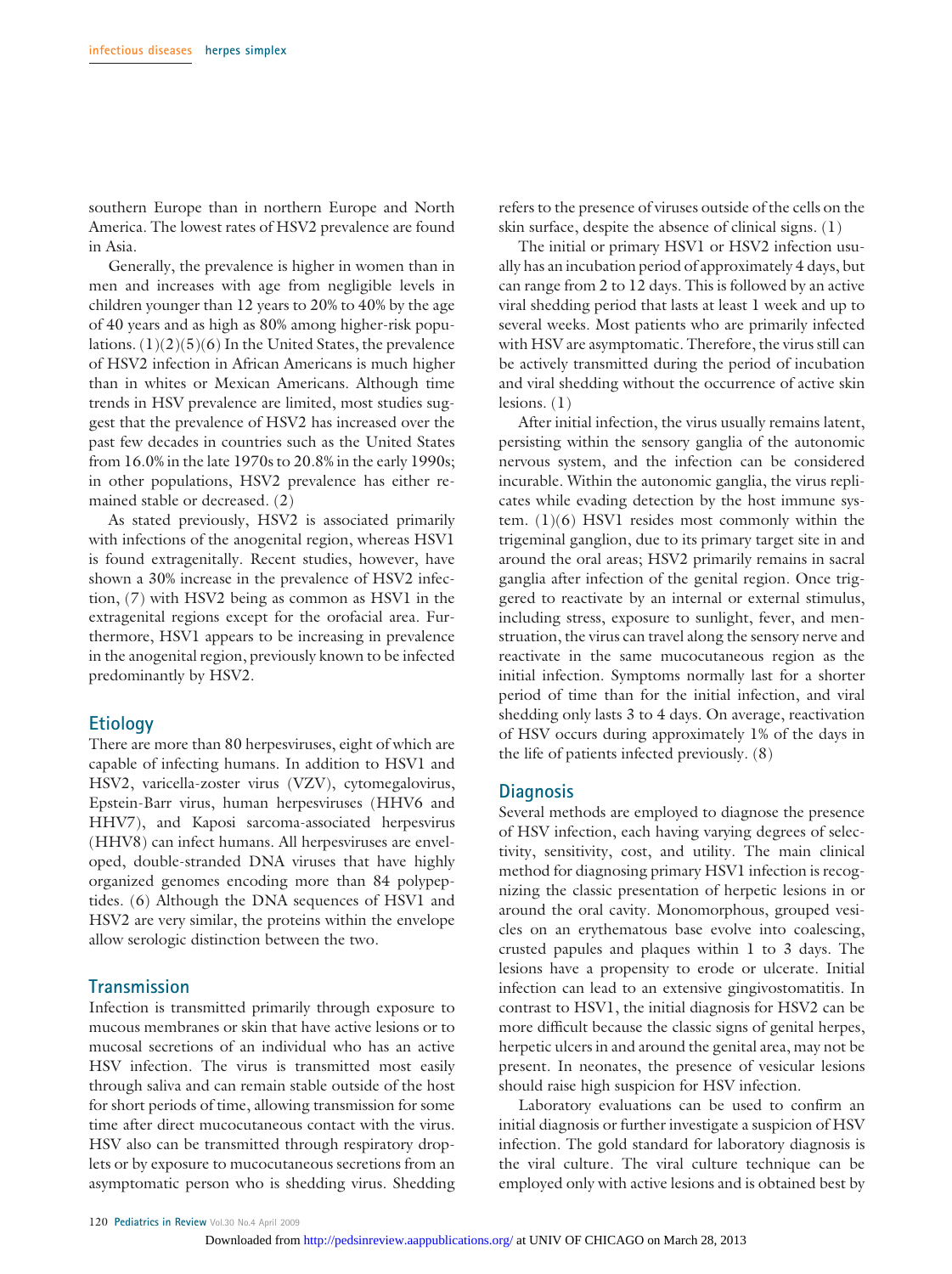vigorously swabbing the base of an unroofed vesicle. The swab is inoculated into a prepared cell culture, and the inoculated cells are observed for characteristics of HSV infection, including multinucleated giant cells and desquamated epithelial cells with intranuclear inclusions. Such findings usually are observed within 2 to 7 days after inoculation and can confirm the presence of HSV infection. If the inoculated cell culture is devoid of characteristic signs of HSV infections for more than 15 days, the sample is reported as negative. Although this method offers a relatively rapid and effective method of diagnosing HSV infection, it can be limited by the quality of swabbing and culture techniques.

The Tzanck smear is a rapid and reasonably priced diagnostic test that can confirm the presence of HSV infection. Cells scraped from the base of a freshly opened vesicle are stained and evaluated for the characteristic cytopathology of HSV infected cells, including multinucleated giant cells and eosinophilic intranuclear inclusions (Fig. 1). Although the test can confirm the presence of HSV or VZV, it cannot differentiate between the two herpes serotypes and, therefore, cannot diagnose HSV1 or HSV2 infection definitively. In addition, the sensitivity and specificity of the test are highly variable, depending on the evaluator. An experienced clinician, such as an infectious disease specialist or pathologist, should interpret test results because the findings may be subtle. With the increasing availability of the direct fluorescent antibody (DFA) technique, the Tzanck smear has decreased in popularity as a diagnostic alternative.

DFA testing is an immunohistochemistry technique that uses a specific antibody to identify the presence of



**Figure 1. A positive Tzanck smear showing a multinucleated giant cell and intranuclear inclusions (arrow). Courtesy of Dr Robert O. Newbury.**

viral antigens. The antibody is tagged with fluorescent agent and forms an antigen-antibody complex with HSV antigens present within a tissue or smear specimen. The process can be performed with cytologic preparations, such as the Tzanck smear, as well as virally inoculated cell cultures. In addition, DFA may be employed to serotype the HSV infection. Because DFA testing is rapid, sensitive, inexpensive, and virally selective, it often is used to substantiate clinical suspicion and determine serotype.

A punch, shave, or wedge tissue biopsy also may be used to detect the presence of HSV infection and is especially helpful when a suspicious lesion is old or atypical. The biopsied cells are observed microscopically to detect degenerative cytopathologic changes commonly associated with the infection. The degenerative changes present in cells infected with HSV1 and HSV2 also are observed in cells infected with VZV. Thus, the specificity of the technique is low, and the test cannot be used to serotype the infection.

Amplification of viral DNA using polymerase chain reaction (PCR) is another method for detecting the putative presence of viral DNA. This method is particularly useful for detecting the presence of HSV in the cerebrospinal fluid (CSF) of patients suspected of having herpes encephalitis. As HSV PCR becomes more readily available and less expensive, it has the potential to become the most widely used means of detecting HSV for all types of infection because it is rapid, highly reliable, and valid.

Serologic assays are employed to detect the presence of HSV antibodies when other techniques are impractical or ineffective. Such assays take longer to complete than other techniques and should be considered primarily for diagnosing recurrent infections, in the presence of healing lesions and the absence of active lesions, or when partners of persons who have clinical herpes are at risk. Sera are collected at two separate times; acute serum is obtained within 3 to 4 days after the onset of the initial symptoms and convalescent serum is gathered several weeks after the symptoms have abated. To confirm a diagnosis of primary HSV infection, the acute sample should be devoid of HSV-positive antibodies due to the delayed humoral response, and the convalescent sample should demonstrate the presence of both immunoglobulin G and M antibodies to HSV proteins. If any quantities of antibodies are observed in the acute sample, primary infection is ruled out and the diagnosis is recurrent herpes infection. The absence of antibodies in both samples indicates a negative test, which should be verified later by another serologic assay. In the absence of herpetic lesions, traditional serologic assays cannot deter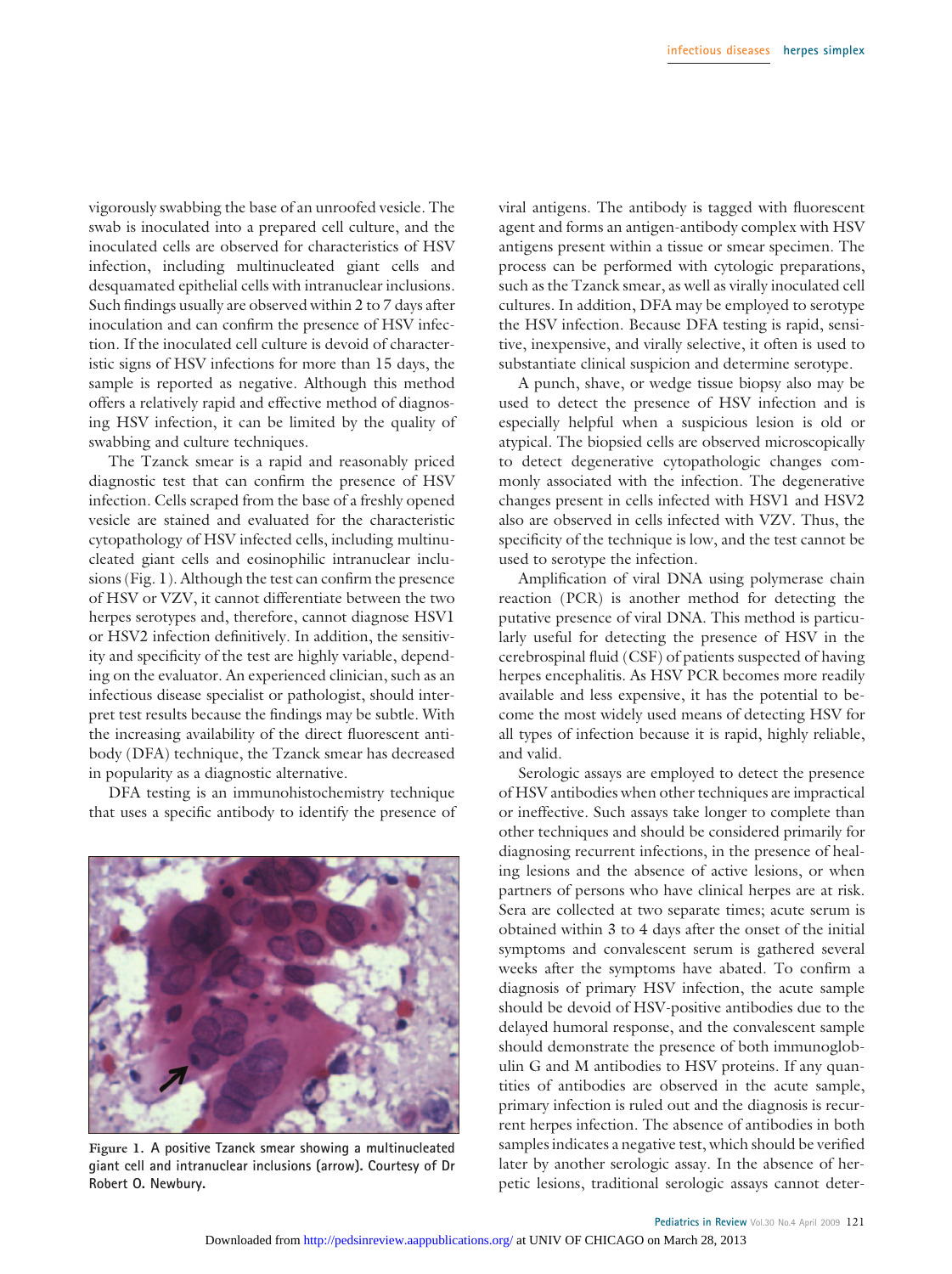mine the serotype or whether the site of infection is oral or genital. However, newer type-specific serologic assays can be performed to test for antibodies to both HSV1 and HSV2 proteins.

Several transport media are available for effective viral transport after collection of the specimen, including swabs, liquid media, and cell cultures. Studies suggest that although there are slight differences in the survivability of both HSV1 and HSV2 in different media, most media are effective as long as the temperature is tightly controlled, preferably at 39.2°F (4.0°C), and transport times are kept to a minimum, preferably less than 24 hours and no greater than 48 hours. (9) Survival of the virus at temperatures greater than 39.2°F (4.0°C) and transport times greater than 48 hours for all transport media is variable and more dependent on viral concentration and accurate laboratory techniques.

#### **Clinical Manifestations**

The clinical presentation of HSV infection is variable and dependent on method of transmission, age, and immunocompetency of the host. Cutaneous lesions usually consist of small, monomorphous vesicles on an erythematous base that rupture into painful, shallow, gray erosions or ulcerations with or without crusting. (10) The skin lesions typically are preceded by prodromal symptoms such as burning and paresthesia at the site, lymphadenopathy, fever, malaise, myalgia, loss of appetite, and headaches. Most initial infections are subclinical and may be unrecognized. Recurrent infections due to reactivation of the latent viruses in the dorsal root ganglia are more localized, milder, and shorter in duration. They tend to occur following triggers such as stress, menstruation, exposure to sunlight, and fatigue. Both primary and recurrent HSV infections can manifest on any mucocutaneous surface. Table 1 summarizes the clinical manifestations, differential diagnoses, and recommended treatments of herpetic infections occurring after the neonatal period.

#### **Herpetic Gingivostomatitis**

Herpetic gingivostomatitis presents as multiple round ulcers or superficial erosions commonly affecting the palate, tongue, and gingivae. It is caused much more commonly by HSV1. Patients may present with the typical prodromal symptoms, followed by classic vesiculoulcerative lesions. Children may present with diffuse erythema and swelling of the gingiva, drooling, foulsmelling breath, and anorexia. Such nonspecific signs and symptoms can be caused by a wide range of conditions, including Coxsackievirus infections, erythema multiforme, pemphigus vulgaris, acute necrotizing ulcerative gingivitis, and most commonly, aphthous stomatitis. Aphthous stomatitis can be differentiated from herpetic gingivostomatitis by the absence of a vesicular stage, prodrome, and systemic signs and symptoms. The major complication of herpetic gingivostomatitis is dehydration in children whose painful lesions result in poor fluid intake. Thus, pain control and sufficient rehydration comprise the mainstay of management.

#### **Herpes Labialis**

Herpes labialis is the most common manifestation of HSV1 infection. Because most initial infections are asymptomatic and may be unrecognized, recurrent orofacial herpes (commonly called fever blisters or cold sores) typically is the initial manifestation in children and young adults. The outer vermilion border is a common location, and the crusted lesions often are confused with staphylococcal or streptococcal impetigo (Figs. 2, 3). Secondary bacterial infections with *Staphylococcus* or *Streptococcus* also may occur and are characterized by honey-colored crusting on top of the classic herpetic lesions. Treatment with oral acyclovir can be effective if started within 1 to 2 days of prodromal symptoms. Chronic suppressive therapy with an oral antiviral medication can reduce the frequency of recurrences and is recommended for patients who experience six or more outbreaks per year. (8) Topical acyclovir is ineffective in immunocompetent hosts and, therefore, is not recommended.

#### **Genital Herpes**

Genital herpes (Fig. 4) most commonly is caused by HSV2, although the proportion due to HSV1 has been increasing recently. (1) This sexually transmitted infection (STI) is associated with risk factors such as lower socioeconomic status, sexual promiscuity, geography, race, and education. (1) Differential diagnoses include other STIs such as syphilis, chancroid, condyloma acuminate, and lymphogranuloma venereum, and non-STIs such as *Candida* infection, scabies, lichen planus, lichen sclerosis, Behçet syndrome, herpes zoster, and trauma. Sexual abuse must be suspected in prepubertal children who develop genital herpes. Complications include urinary retention, psychological morbidity, and aseptic meningitis. The pathogenesis of the spread to the CNS is unclear, but two routes are possible, including the hematogenous route and direct spread from mucocutaneous sites through the peripheral nerves. Treatment with oral antiviral medication can be effective if started early. For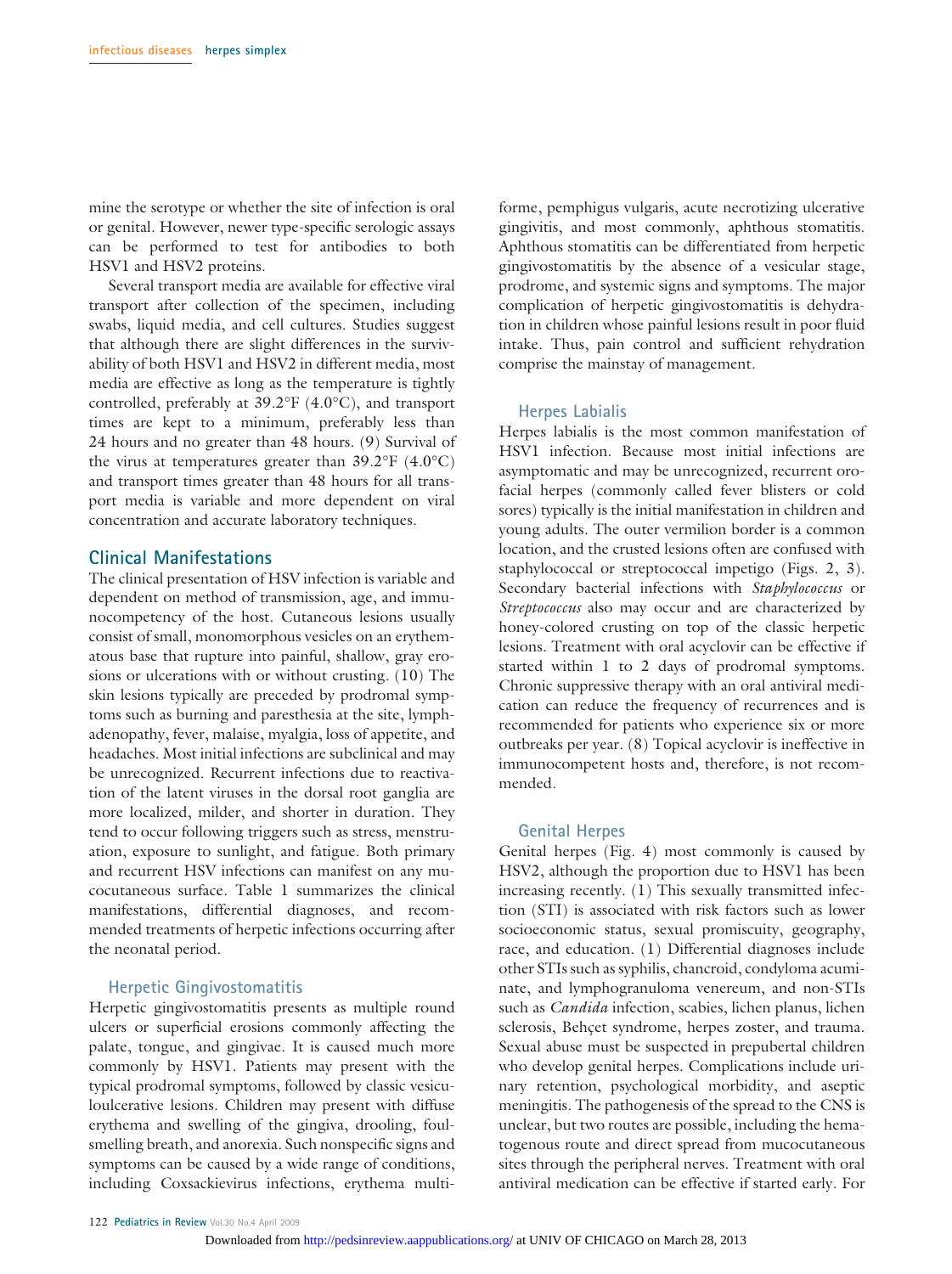# **Table 1. Clinical Manifestations, Differential Diagnoses, and Recommended Treatments of Herpes Simplex Virus Infections**

| <b>Clinical Manifestation</b>                   | <b>Differential Diagnoses</b>                                                                                                                                                                                                                                                                   | <b>Recommended Treatment</b>                                                                                                                                                                                                                           |
|-------------------------------------------------|-------------------------------------------------------------------------------------------------------------------------------------------------------------------------------------------------------------------------------------------------------------------------------------------------|--------------------------------------------------------------------------------------------------------------------------------------------------------------------------------------------------------------------------------------------------------|
| <b>Herpetic Gingivostomatitis</b>               | • Herpangina<br>• Hand-foot-and-mouth disease<br>• Erythema multiforme<br>• Pemphigus vulgaris<br>• Acute necrotizing ulcerative gingivitis<br>• Aphthous stomatitis                                                                                                                            | • Pain control and rehydration<br>• Insufficient data regarding response to<br>antiviral treatment, but many experts treat<br>severe cases                                                                                                             |
| <b>Herpes Labialis</b>                          | · Impetigo                                                                                                                                                                                                                                                                                      | • For primary disease and recurrences, oral<br>acyclovir has limited therapeutic benefits in<br>immunocompetent hosts, but many experts<br>treat severe cases<br>• Suppression for recurrent episodes*                                                 |
| <b>Genital Herpes</b>                           | Sexually transmitted infections:<br>• Syphilis<br>• Chancroid<br>• Condyloma acuminatum<br>• Lymphogranuloma venereum<br>Non-sexually transmitted infections:<br>• Candida infections<br>• Scabies<br>• Lichen planus<br>• Lichen sclerosis<br>· Behçet syndrome<br>• Herpes zoster<br>• Trauma | • Primary: Oral acyclovir 1,000 to 1,200 mg/<br>day for 7 to 10 days<br>• Recurrences: Oral acyclovir 1,000 to<br>1,200 mg/day for 3 to 5 days<br>• Suppression*                                                                                       |
| Herpetic Keratoconjunctivitis                   | • Scleritis<br>• Iritis<br>• Glaucoma<br>• Conjunctivitis<br>• Herpes zoster                                                                                                                                                                                                                    | • Prompt referral to ophthalmology<br>• Trifluridine 1%, iododeoxyuridine 0.1%, and<br>vidarabine 3% ophthalmic ointments<br>• Suppression*                                                                                                            |
| <b>Herpetic Whitlow</b>                         | • Bacterial felon<br>• Paronychia<br>• Blistering dactylitis<br>• Burn<br>• Impetigo                                                                                                                                                                                                            | • Supportive<br>• Antiviral therapy early in the course can be<br>considered                                                                                                                                                                           |
| Herpes Gladiatorum                              | • Atopic dermatitis<br>• Contact dermatitis<br>• Impetigo<br>• Tinea corporis                                                                                                                                                                                                                   | • Avoid contact sports until lesions have<br>become dry and firm and crusts are adherent<br>• Suppression throughout sports season is<br>controversial                                                                                                 |
| <b>Herpes Encephalitis</b><br>Eczema Herpeticum | • Other bacterial and viral encephalitis<br>• Atopic dermatitis flares<br>· Impetigo                                                                                                                                                                                                            | • Intravenous acyclovir for 21 days<br>• Intravenous acyclovir usually recommended<br>• Oral antibiotic therapy for secondary<br>bacterial infection<br>• Topical emollients<br>• Topical steroids as needed<br>• Avoid topical calcineurin inhibitors |

\*If recurrences involve six or more episodes per year, oral acyclovir 80 mg/kg per day or 800 to 1,200 mg/day continuously up to 12 months is recommended.

Data from *Red Book: 2006 Report of the Committee on Infectious Diseases*. (8)

patients experiencing frequent recurrences (at least six episodes per year), chronic suppressive therapy with an oral antiviral is recommended. (8)

#### **Herpetic Keratoconjunctivitis**

Ocular HSV infection is the second most common infectious cause of blindness worldwide. HSV1 is the predom-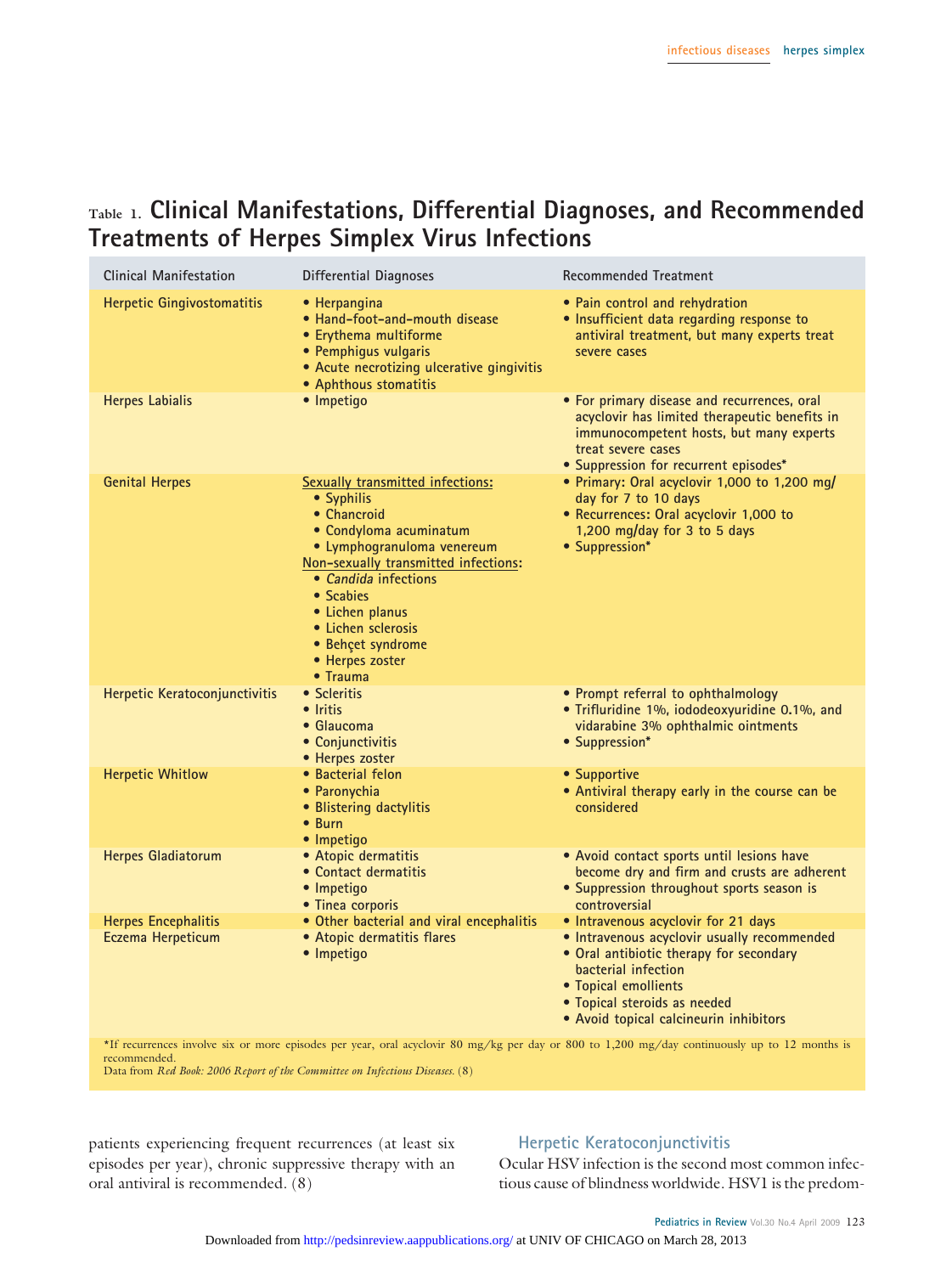

**Figure 2. An early vesicle on an erythematous base at the vermilion border in herpes labialis. Reprinted with permission from Dr Sheila F. Friedlander.**

inant cause. Vesicles, followed by erosion or ulceration of the cornea, appear along with purulent conjunctivitis. Differential diagnoses include scleritis, iritis, glaucoma, conjunctivitis, and herpes zoster. Prompt referral to ophthalmology is recommended to prevent complications such as permanent scarring, secondary bacterial infection, meningoencephalitis, and vision loss. Neonates afflicted with ocular HSV may have associated systemic or CNS disease. Treatment consists of both topical ophthalmic antiviral (trifluridine, vidarabine, idoxuridine) and oral antiviral medications.

#### **Herpetic Whitlow**

Herpetic whitlow presents with deep-seated swelling, erythema, and vesiculoulcerative lesions on the pulp of



**Figure 3. Vesicles and crusting on the vermilion border, typical location of herpes labialis. Reprinted with permission from Dr Victoria R. Barrio.**



**Figure 4. Multiple monomorphous vesicles on an erythematous base on the penile shaft and scrotum that are characteristic of genital herpes. Reprinted with permission from Dr Sheila F. Friedlander.**

the distal phalanx of the hand (Fig. 5). This infection occurs commonly in patients who have primary oral or



**Figure 5. Herpetic whitlow, showing deep-seated vesicles grouped in clusters on the digit. Reprinted with permission from Dr Sheila F. Friedlander.**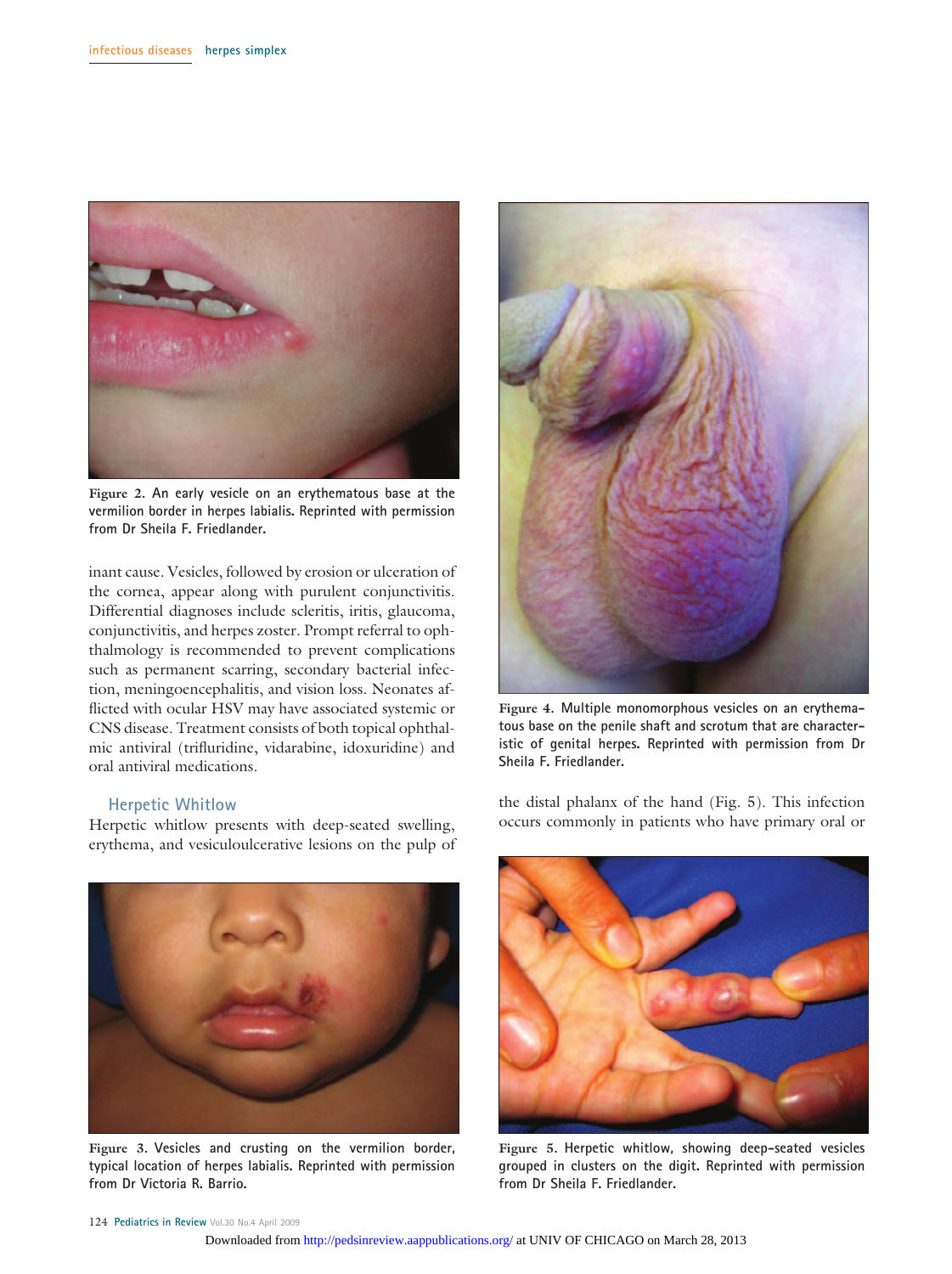genital herpes (due to autoinoculation) and health-care workers. In children, digital/oral contact is the most common cause of herpetic whitlow. In adolescents and adults, digital/genital contact is more common, making HSV2 the predominant infectious agent of herpetic whitlow. Differential diagnoses include bacterial felon or paronychia, blistering dactylitis, burn trauma, and impetigo. (10) Oral antiviral medications are optional and are used in extensive disease.

#### **Herpes Gladiatorum**

Herpes gladiatorum occurs in those involved in contact sports such as wrestling, boxing, football, soccer, and rugby. It most commonly affects exposed areas such as the face, ears, upper extremities, and neck. HSV1 is more likely to be the agent than HSV2, due to the nature of transmission. Differential diagnoses include atopic dermatitis, contact dermatitis, impetigo, and tinea corporis. Patients who have herpes gladiatorum should avoid contact sports during outbreaks until the culture results are negative. (11) Measures to prevent transmission also should be practiced and include examining athletes for active lesions and excluding them from competition and cleaning wrestling mats with bleach for at least 15 seconds of contact time between matches. (8) The National Collegiate Athletic Association recommends that athletes not be allowed to participate until the crusts are firm and adherent. (11) If the lesions have not crusted over or the crusts are not completely dry, the possibility is high that the patient still is infectious. Cultures to verify the noninfectious state should be performed after the crusts are dry, firm, and adherent. The family of an affected patient must be informed and instructed to perform appropriate preventive measures. Suppressive therapy is likely to be effective, but data about such therapy are insufficient, and the family needs to be made aware of this limitation before the initiation of therapy.

#### **Herpes Encephalitis and Meningitis**

HSV encephalitis can be a manifestation of primary or recurrent infections. Patients present with nonspecific CNS symptoms such as altered mental status, personality changes, seizures, and focal neurologic findings. HSV meningitis is characterized by CSF pleocytosis, with lymphocyte predominance and red blood cells in the CSF. HSV also is believed to cause a rare form of aseptic meningitis, termed Mollaret syndrome, consisting of recurrent episodes of severe headache, meningismus, and fever that resolve spontaneously.

Complications include Bell palsy, atypical pain syndromes, trigeminal neuralgia, ascending myelitis, and postinfectious encephalomyelitis. Therapy is less effective in older adults than in children. Therefore, the recommended treatment for adults (parenteral acyclovir for 21 days) also is recommended for pediatric patients who have herpes infections of the CNS. (8)

#### **Neonatal Herpes**

Neonatal herpes occurs in 1 in every 3,000 to 20,000 live births and affects approximately 1,500 to 2,000 infants per year in the United States. (8) In addition, 40% to 50% of infants born to mothers afflicted with primary genital lesions are affected compared with only 2% to 3% of those born to women undergoing recurrences. (10) Up to 70% of infants who have neonatal herpes are born to asymptomatic mothers, adding to the difficulty in diagnosing this disease.

Neonatal herpes manifests in the first 4 weeks after birth and consists of three different types based on clinical manifestations: 1) skin, eye, and mouth (SEM), 2) CNS (often presenting with seizures, lethargy, and hypotonia), and 3) disseminated (including liver, adrenal glands, lungs). Classic cutaneous lesions generally are located on the scalp, mouth, nose, and eye, where the infant's skin comes into contact with the mother's genital lesions (Fig. 6). CNS infection presents with neurologic signs such as seizures and accounts for 60% of the cases. Skin lesions also are noted. Permanent neurologic disability can affect up to 40% of survivors. Disseminated neonatal HSV is a devastating manifestation that is associated with a mortality rate of at least 50%. Infants present with multisystem involvement (shock, disseminated intravascular coagulation, and multiple organ system failure).



**Figure 6. Cluster of vesicles on the forehead and periocular area characteristic of neonatal herpes simplex. Reprinted with permission from Friedlander SF, Bradley JS. Viral infections. In: Eichenfield LF, Frieden IJ, Esterly NB, eds. Neonatal Dermatology. 3rd ed. Philadelphia, Pa: Saunders; 2008:193–197.**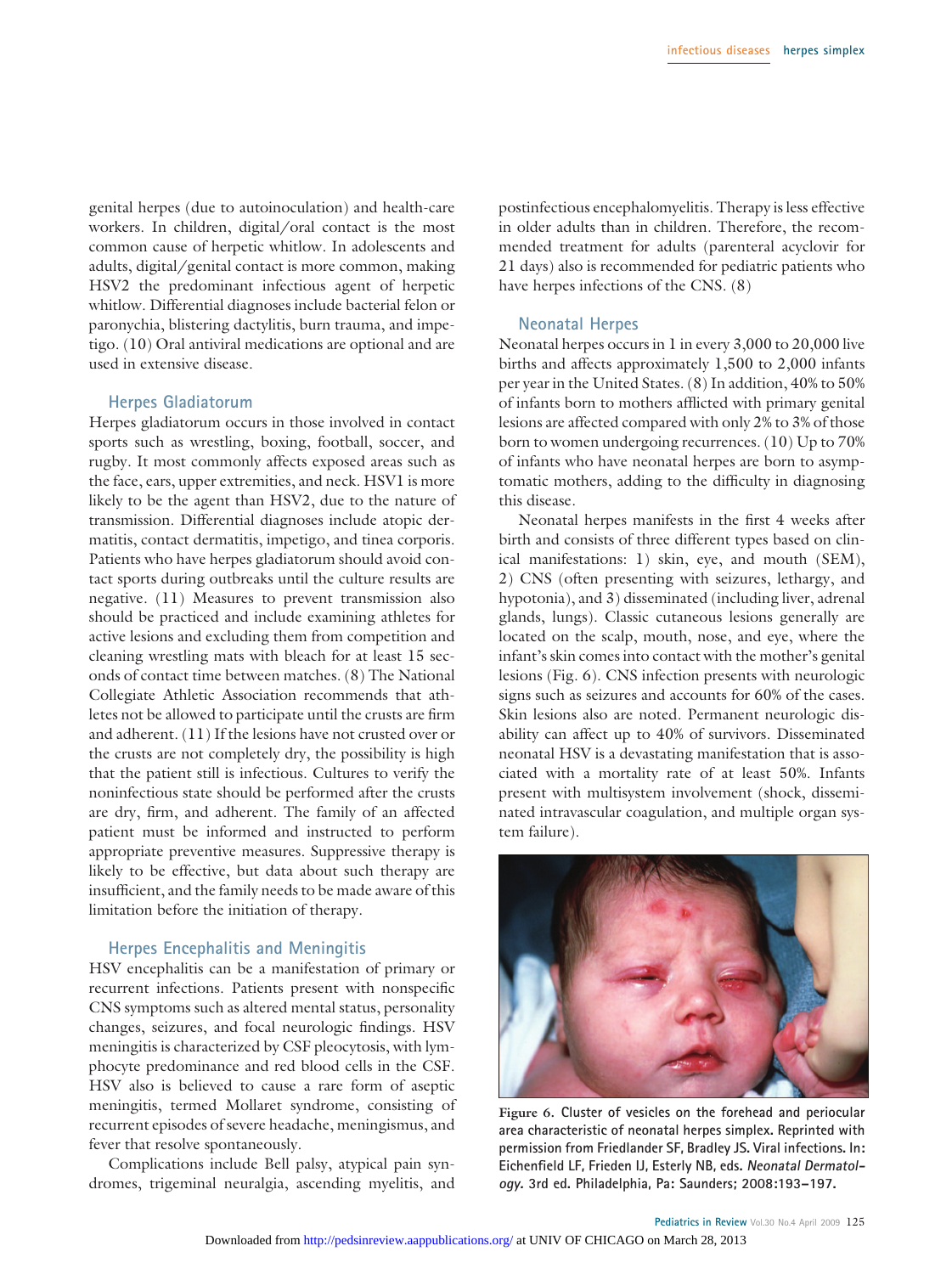The differential diagnosis of neonatal HSV infection includes bacterial sepsis and viral infections such as enteroviruses, varicella, influenza A and B, parainfluenza, and adenovirus. Incontinentia pigmenti and Langerhans cell histiocytosis also may present with vesicles and must be differentiated from HSV by using the diagnostic techniques described previously.

HSV is transmitted most commonly during delivery, but also can be transmitted in utero or through postnatal contact with the mother or other caretakers. It is not transmitted through human milk. Higher risks of transmission are associated with younger age of the mother, maternal seronegativity, the presence of genital lesions during vaginal delivery, and infant prematurity.

Because of high rates of morbidity and mortality, timely diagnosis and prompt initiation of treatment are crucial. A high degree of suspicion is required in neonates who have vesicular skin lesions, sepsis syndrome with negative bacteriologic culture results, severe liver dysfunction, fever, irritability, and abnormal CSF findings, particularly if seizures are present. Because of the low toxicity profile of the antiviral medications and the potentially severe post-HSV sequelae, it always is better to institute therapy pending culture results if significant suspicion exists.

Prevention also is crucial, although there is no consensus on the optimal prevention strategy. Pregnant mothers who are seronegative and have seropositive sexual partners should be counseled to maintain abstinence near term. For those who acquire primary genital HSV during late pregnancy, the National Guideline Clearinghouse states, "Some specialists recommend acyclovir therapy, some recommend routine cesarean section and others recommend both." (12) However, for those who have a history of recurrent genital HSV, a Cochrane review found insufficient data to support the use of prophylactic acyclovir. (13)

#### **Congenital HSV**

Congenital HSV describes an HSV2 infection of the fetus that has occurred prenatally. Infected fetuses often die in utero. However, those that survive to term typically present with vesicular lesions, chorioretinitis, microphthalmia, microcephaly, and abnormalities on brain scan.

Congenital HSV in neonates can be differentiated from neonatal HSV by the absence of signs of systemic toxicity and overwhelming sepsis in the former as well as the presence of both fetal and maternal antibodies against HSV. Other differential diagnostic considerations include congenital varicella syndrome and syphilis.

Treatment is similar to that for neonatal HSV, although the neurologic prognosis is poor, and virtually all affected infants exhibit developmental delay.

#### **Eczema Herpeticum**

Eczema herpeticum also is known as Kaposi varicelliform eruption. It is characterized by HSV infections of skin from an underlying barrier defect caused by atopic dermatitis, pemphigus, Darier disease, burn trauma, and cosmetic procedures. (1) The lesions tend to coalesce into large, superficial erosions and often are disseminated (Figs. 7 and 8). Differential diagnoses include atopic dermatitis flares, impetigo, and secondarily infected lesions. Management includes intravenous (IV) antiviral therapy, antibiotic therapy for secondary bacterial infection, and topical emollients. (10) Most experts use antiinflammatory therapy such as topical corticosteroids in areas of atopic dermatitis once systemic antiviral therapy has been initiated. However, the use of calcineurin inhibitors is contraindicated in eczema herpeticum. (14)

#### **Herpes in the Immunocompromised Host**

HSV infections in immunocompromised individuals such as those who have hematologic malignancy, immune deficiencies, acquired immunodeficiency syndrome, and organ transplants tend to have higher risks of dissemination and longer durations of outbreaks and are less responsive to therapy. (10) Complications include esophagitis, tracheobronchitis, pneumonitis, hepatitis, pancreatitis, and adrenal necrosis. The skin lesions often



**Figure 7. Eczema herpeticum, limited, showing vesicles and crusts coalescing into plaques on underlying eczematous skin in the popliteal fossa, a typical location affected by atopic dermatitis. Reprinted with permission from Dr Sheila F. Friedlander.**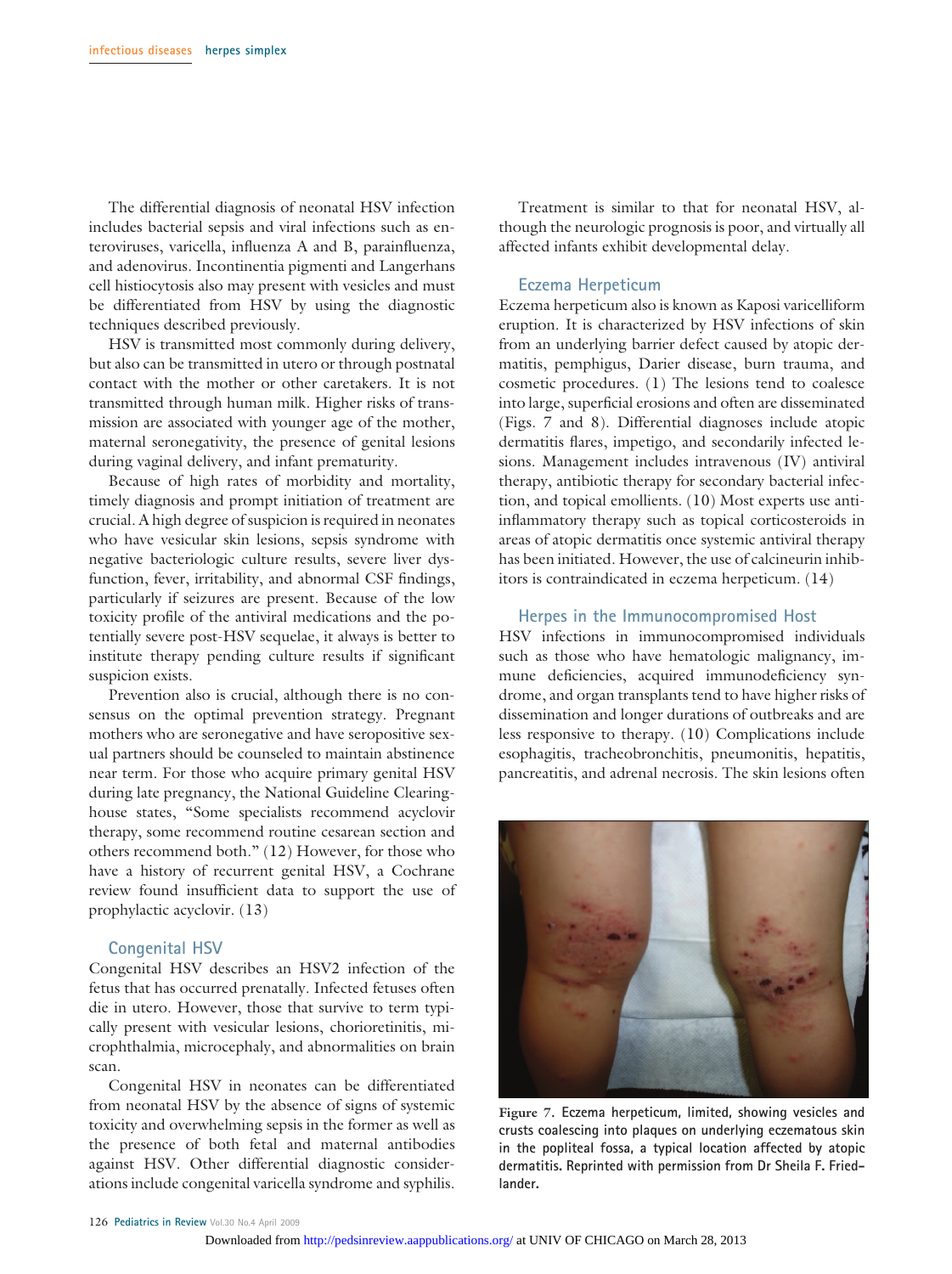

**Figure 8. Eczema herpeticum, disseminated, showing rapidly progressing vesicles over an erythematous base that coalesced into plaques and then crusted over diffusely on the face of a young child who has underlying atopic dermatitis. Reprinted with permission of Dr Sheila F. Friedlander.**

are atypical and can be extensively crusted, pustular, necrotic, or exophytic. The differential diagnosis involves herpes zoster and similar conditions, depending on the location of the outbreak. Prompt therapy with parenteral antiviral medications is critical.

#### **HSV-associated Erythema Multiforme**

HSV-associated erythema multiforme (HAEM) is a complication of HSV outbreaks that induces erythema multiforme skin lesions. Patients commonly present with fixed target or "bull's eye" lesions distributed diffusely on the body, with a predilection for palms and soles. The lesions generally occur within 10 days of oral or genital HSV reactivation (Figs. 9 and 10). (1) This condition tends to resolve spontaneously without complications. However, patients experiencing frequent outbreaks may benefit from chronic suppressive antiviral prophylaxis.



**Figure 9. Target lesions of different sizes on palm that are characteristic of erythema multiforme. Reprinted with permission of Drs Sheila F. Friedlander and Bari B. Cunningham.**

#### **Principles of Management**

Management of HSV infections often incorporates both treatment and prevention of recurrences. Because of the infectious nature of the virus and the risk it poses to the neonate and immunocompromised individuals, prevention of recurrences is important and should be practiced in every patient.

#### **Prevention**

Prevention of transmission is the first step in the management of HSV infections. Patients should be educated regarding the nature of the disease, transmission through sexual and nonsexual contact, and asymptomatic shedding of the virus. Patients who have active lesions on the



**Figure 10. Target lesions of different sizes on soles characteristic of erythema multiforme. Reprinted with permission of Drs. Sheila F. Friedlander and Bari B. Cunningham.**

Pediatrics in Review Vol.30 No.4 April 2009 127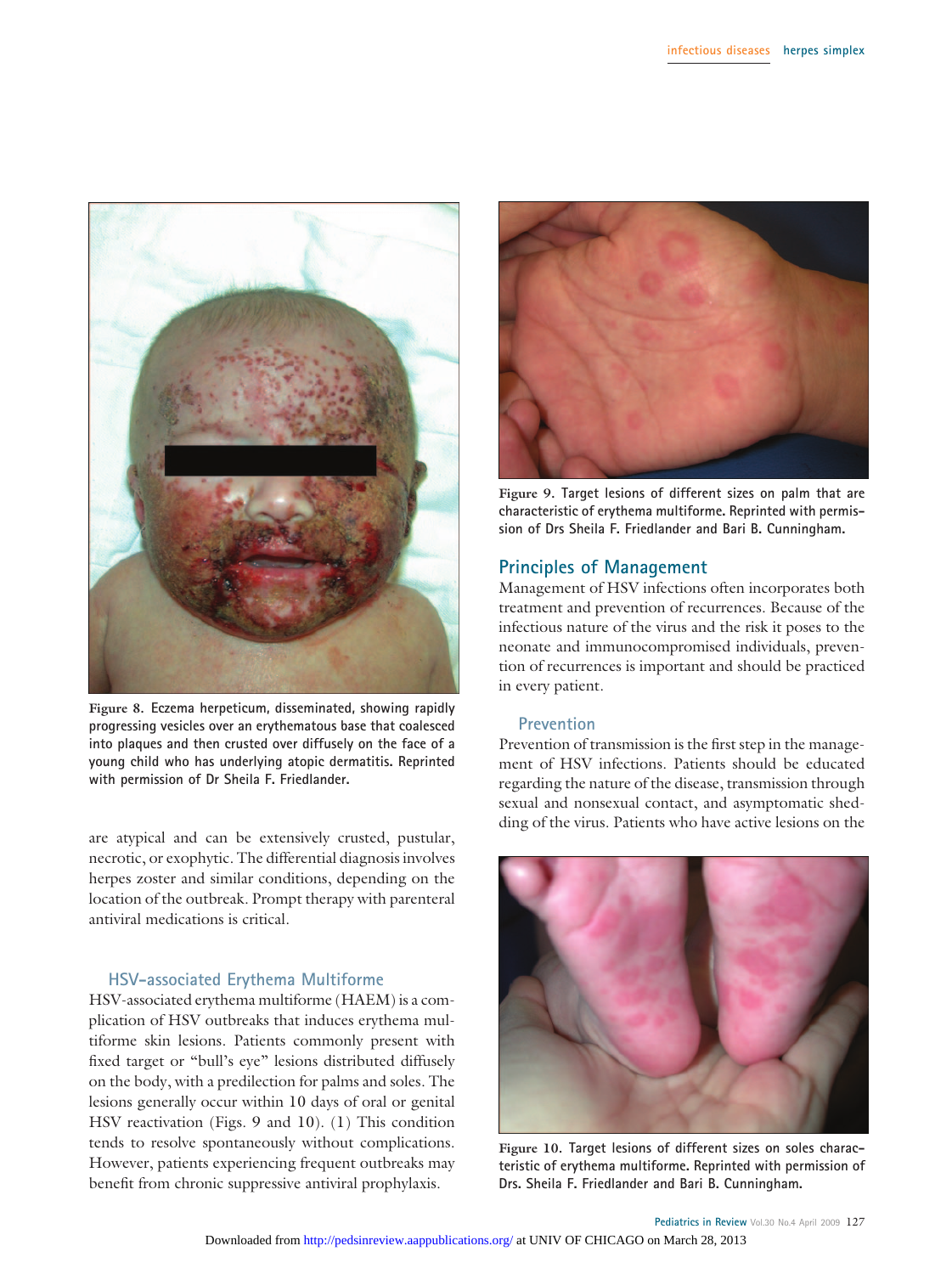skin should avoid direct contact with others. Precautions include: 1) the use of condoms or other barrier methods during sexual intercourse for genital HSV; 2) the avoidance of contact sports, examination and exclusion of athletes who have active lesions, and cleaning of wrestling mats with bleach after every match for herpes gladiatorum; and 3) the use of condoms or abstinence for pregnant women who are seronegative whose partners are seropositive to prevent primary HSV infections during the third trimester of the pregnancy. The multiple risk factors that precipitate recurrence (eg, stress, exposure to sunlight, fever, menstruation, and trauma to the area such as dental procedures) should be addressed with patients.

In a hospital, contact precautions should be practiced by all health-care personnel for all patients possibly infected with HSV except for those whose infections are limited to encephalitis and meningitis. These measures include providing the patient with a single-patient room when possible; using gloves at all times; washing hands after glove removal; and wearing gowns during direct contact with a patient, environmental surfaces, or items in the patient's room.

#### **Treatment**

The treatment of HSV infections does not result in cure, but can attenuate the duration of the clinical course, decrease severity, prevent complications, and reduce the frequency of recurrence. Current treatments include supportive therapy and oral, parenteral, and topical antiviral medications.

**SUPPORTIVE THERAPY.** Supportive therapy encompasses pain control and rehydration. Such support is particularly important for children afflicted with herpes labialis and gingivostomatitis. Because of pain, patients may refuse to eat or drink, resulting in dehydration. Pain control with local anesthetics and oral or IV rehydration may be useful.

**ORAL ANTIVIRAL MEDICATIONS.** The first-line oral antiviral medication for children is acyclovir. Alternatives include valacyclovir and famciclovir, although their use in children had not been approved by the United States Food and Drug Administration as of July 2008. Oral acyclovir is indicated in primary genital HSV infection when treatment is started within 6 days of disease onset and can shorten the duration by 3 to 5 days. In HSV recurrences, initiating oral acyclovir within 2 days of onset shortens the duration only by an average of 1 day. The recommended dose is 1,200 mg/day (maximum of 80 mg/kg per day) for 7 to 10 days in initial infections and for 5 days in recurrences.

Chronic suppressive therapy with oral acyclovir is indicated for patients experiencing recurrence of genital, oral, or ocular HSV infection that involves six or more episodes per year. The recommended pediatric dose is 80 mg/kg per day in three divided doses, with a maximum of 1,000 mg/day for a maximum of 12 months. One study has shown that acyclovir at a dose of 400 mg twice a day chronically can suppress HAEM attacks in most patients. (15)

Acyclovir-resistant strains of HSV must be suspected in patients experiencing worsening disease despite acyclovir therapy, particularly in immunocompromised patients. Foscarnet is the recommended therapy in this case.

**PARENTERAL ANTIVIRAL MEDICATIONS.** IV acyclovir therapy is reserved for cases having the potential for severe complications. Such situations include any neonate who has HSV infection, mucocutaneous HSV infections in immunocompromised hosts, eczema herpeticum, and HSV encephalitis. The recommended dose is 60 mg/kg per day for 14 days in newborns who have SEM disease and 21 days in other neonatal HSV infections and HSV encephalitis (Table 2).

Acyclovir is known to cause nephrotoxicity. Therefore, it is important to calculate the dose based on ideal

# **Table 2. Management of Neonatal Herpes**

| <b>Manifestation</b>                                                        | Treatment                                                                             |
|-----------------------------------------------------------------------------|---------------------------------------------------------------------------------------|
| Skin, eyes, and mouth                                                       | Intravenous acyclovir 60 mg/kg for 14 days                                            |
| Disseminated and central nervous system                                     | Intravenous acyclovir 60 mg/kg for 21 days                                            |
| Ocular involvement                                                          | Add trifluridine 1%, iododeoxyuridine 0.1%, and vidarabine<br>3% ophthalmic ointments |
| Asymptomatic neonates born to mothers who had primary<br>genital infections | Empiric acyclovir therapy pending culture results*                                    |
|                                                                             |                                                                                       |

\*Not approved by the United States Food and Drug Administration; some controversy exists.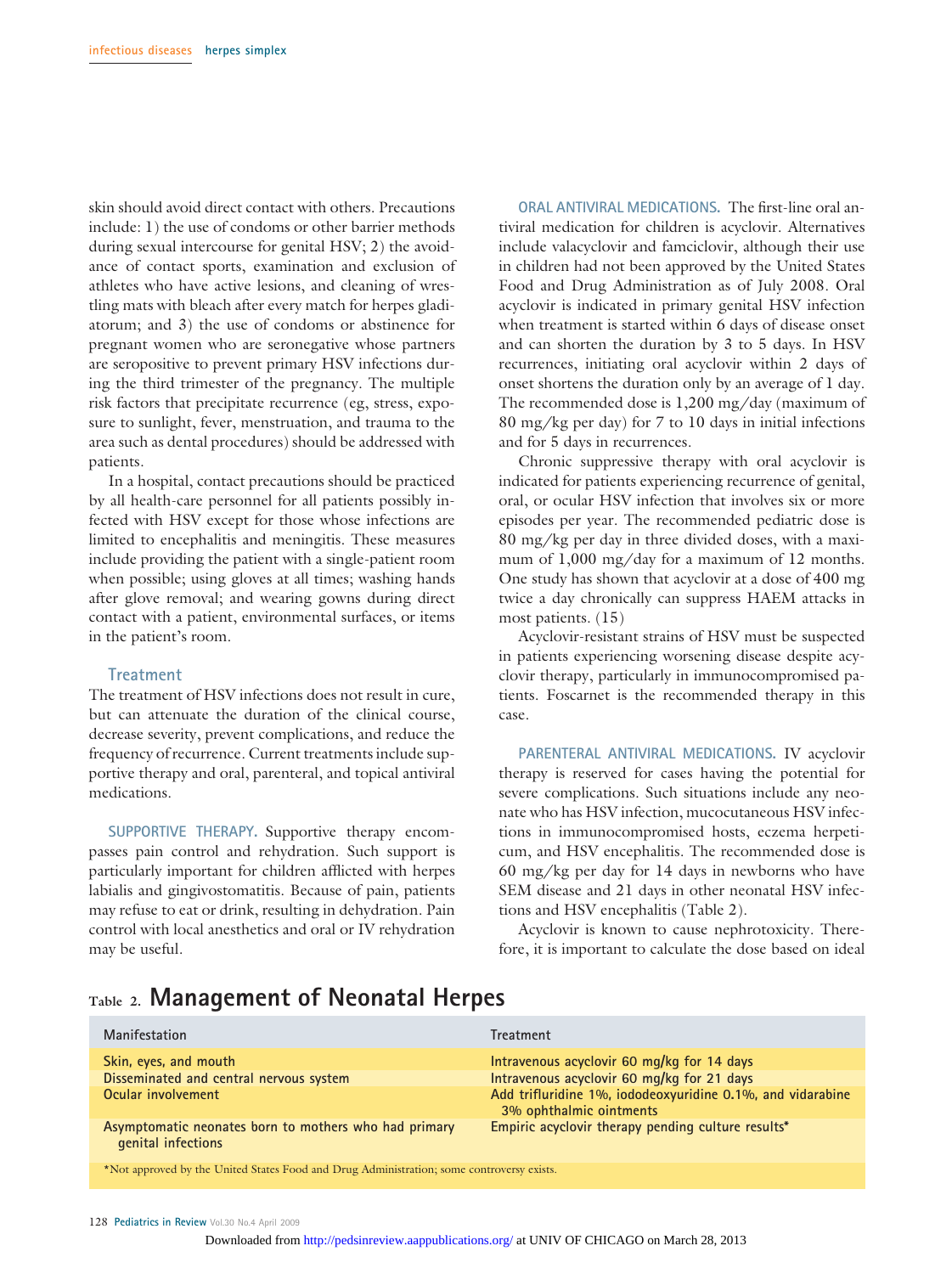weight, hydrate the patient well, and monitor urine output and serum creatinine values.

**TOPICAL ANTIVIRAL MEDICATIONS.** Although commonly prescribed by many physicians, topical antiviral medications such as acyclovir ointment are not recommended to treat most mucocutaneous HSV lesions because such therapy does not reduce the severity or duration of infections in immunocompetent hosts. Topical therapy is recommended in immunocompromised patients because it has been shown to accelerate the healing of lesions.

Ophthalmic antiviral medications, including 1% trifluridine, 0.1% iododeoxyuridine, and 3% vidarabine, are indicated for treatment of ocular HSV and neonatal HSV with SEM involvement.

#### **References**

**1.** Fatahzadeh M, Schwartz RA. Human herpes simplex virus infections: epidemiology, pathogenesis, symptomatology, diagnosis, and management. *J Am Acad Dermatol.* 2007;57:737–763

**2.** Smith JS, Robinson NJ. Age-specific prevalence of infection with herpes simplex virus types 2 and 1: a global review. *J Infect Dis.* 2002; 186(suppl 1):S3–S28

**3.** Xu F, Lee FK, Morrow RA, et al. Seroprevalence of herpes simplex virus type 1 in children in the United States. *J Pediatr.* 2007;151:374 –377

**4.** Brown ZA, Gardella C, Wald A, Morrow RA, Corey L. Genital herpes complicating pregnancy. *Obstet Gynecol.* 2005;106: 845– 856

**5.** Kesson A. Management of neonatal herpes simplex virus infection. *Paediatr Drugs.* 2001;3:81–90

**6.** Whitley R, Roizman B. Herpes simplex virus infections. *Lancet.* 2001;357:1513–1518

**7.** Fleming D, McQuillan G, Johnson R, et al. Herpes simplex virus type 2 in the United States, 1976 to 1994. *N Engl J Med.* 1997; 337:1105–1111

**8.** American Academy of Pediatrics. Herpes simplex. In: Pickering LK, Baker CJ, Long SS, McMillan JA, eds. *Red Book: 2006 Report of the Committee on Infectious Diseases.* 27th ed. Elk Grove Village, Ill: American Academy of Pediatrics; 2006:361–371

**9.** Dunn JJ, Billetdeaux E, Skodack-Jones L, Carroll KC. Evaluation of three Copan viral transport systems for the recovery of cultivatable, clinical virus isolates. *Diagn Microbiol Infect Dis.* 2003; 45:191–197

**10.** Paller AS, Mancini AJ. Viral disease of the skin. In: *Hurwitz Clinical Pediatric Dermatology: A Textbook of Skin Disorders of Childhood and Adolescence.* 3rd ed. Philadelphia, Pa: Elsevier Saunders; 2006:397– 422

**11.** Anderson BJ. The epidemiology and clinical analysis of several outbreaks of herpes gladiatorum. *Med Sci Sports Exerc.* 2003;35: 1809 –1814

**12.** Workowski K, Berman S. Centers for Disease Control and

# **Summary**

- **HSV infection is a multisystem disease characterized by early and often classic skin manifestations. Recognition of the common presentations of mucocutaneous HSV infections can lead to rapid diagnosis and timely treatment.**
- **The goal of management is to reduce disease severity and prevent recurrences as well as transmission to others through patient education and antiviral therapy.**
- **HSV1 is associated primarily with infections of the mouth, pharynx, face, eye, and CNS; HSV2 is associated primarily with infections of the anogenital region, although both serotypes may infect any area. (1)**
- **Based on strong research evidence, transmission of HSV is primarily through exposure to mucocutaneous surfaces with active lesions or viral shedding. (1)**
- **Based on strong research evidence, the primary method of diagnosis is recognition of the classic presentation of herpetic lesions on mucocutaneous surfaces, but the gold standard of diagnosis is viral culture. (1)**
- **Based on strong research evidence, empiric treatment of neonatal HSV with acyclovir is recommended if there is a strong clinical suspicion despite the absence of active lesions. (8)**
- **Based on strong research evidence, suppression therapy with oral acyclovir is beneficial for individuals who have six or more episodes per year of herpes labialis, keratoconjunctivitis, or genital herpes. (8)**
- **Based on strong research evidence, parenteral acyclovir is recommended in neonatal HSV, HSV in immunocompromised patients, eczema herpeticum, and HSV encephalitis. (8)**
- **Based on some research evidence, chronic suppressive therapy with acyclovir is beneficial in patients who have HAEM. (14)**

Prevention. Diseases characterized by genital ulcers. Sexually transmitted diseases treatment guidelines 2006. *MMWR Morbid Mortal Wkly Rep.* 2006;55(RR-11):14 –30

**13.** Hollier L, Wendel G. Third trimester antiviral prophylaxis for preventing maternal genital herpes simplex virus (HSV) recurrences and neonatal infection. *Cochrane Database Syst Rev.* 2008;1: CD004946

**14.** Wollenberg A, Wetzel S, Burgdorf WH, Haas J. Viral infections in atopic dermatitis: pathogenic aspects and clinical management. *J Allergy Clin Immunol.* 2003;112:667-674

**15.** Tatnall F, Schofield J, Leigh I. A double-blind, placebocontrolled trial of continuous acyclovir therapy in recurrent erythema multiforme. *Br J Dermatol.* 1995;132:267–270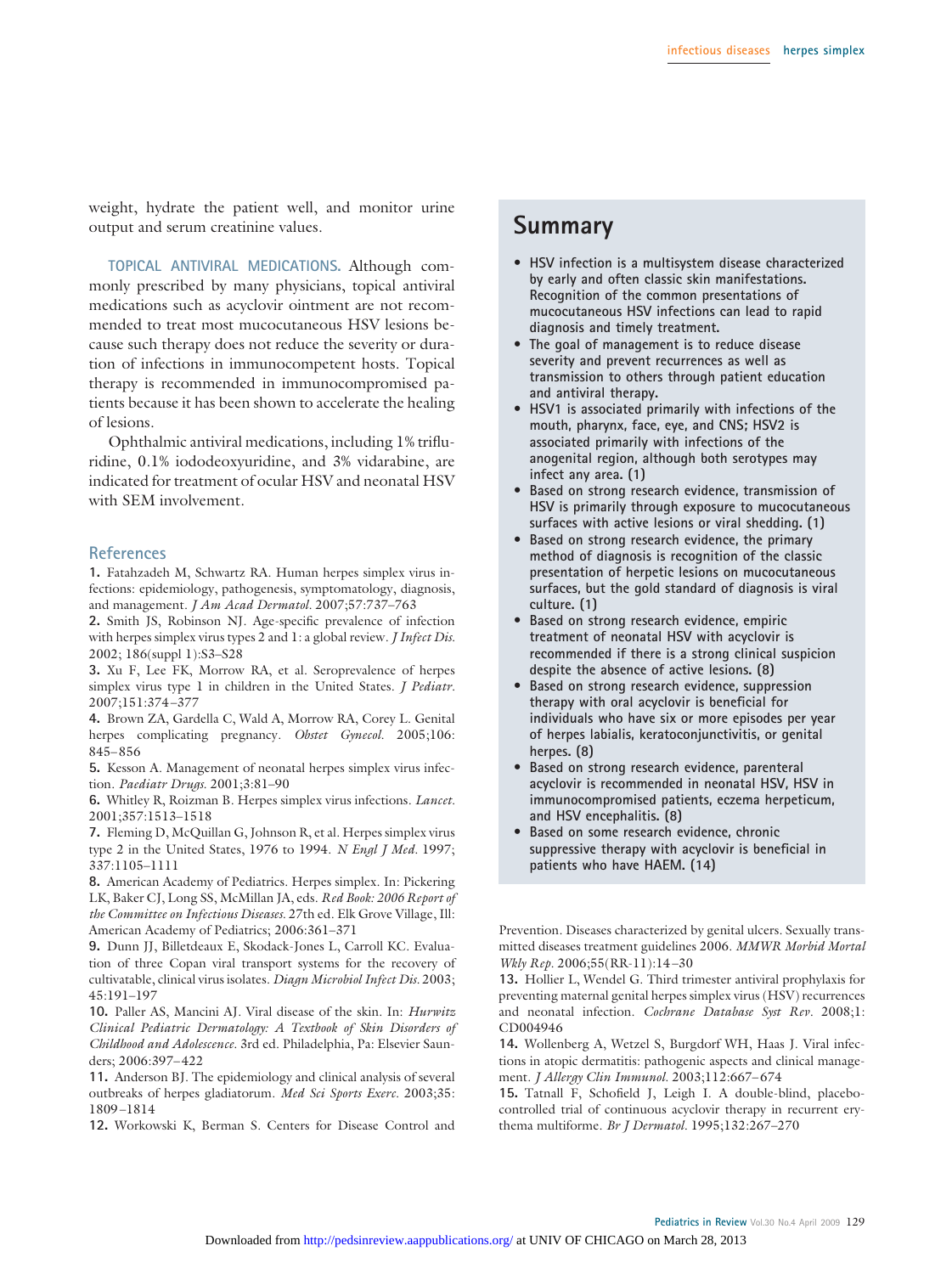# **PIR Quiz**

**Quiz also available online at pedsinreview.aappublications.org.**

- **1. Which of the following statements about HSV is true?**
	- **A. Anogenital herpes infections always are caused by HSV2.**
	- **B. Infection is more common in patients who have a higher socioeconomic status.**
	- **C. Most initial infections do not cause symptoms.**
	- **D. Orofacial infections should be treated with topical acyclovir.**
	- **E. Viral shedding lasts longer in reactivation than in an initial infection.**
- **2. You are evaluating a 4-year-old girl who has had blisters around her mouth for 3 days. She has been immunized against VZV but recently was exposed to a child who has chickenpox. Physical examination reveals clusters of vesicles on an erythematous base around her lips. You wonder if this is a primary HSV infection or a mild VZV infection. Of the following, the test that is least likely to help you distinguish between these two infections is:**
	- **A. HSV and VZV antibody titers.**
	- **B. HSV DFA.**
	- **C. HSV PCR.**
	- **D. Tzanck smear.**
	- **E. Viral culture.**
- **3. You are seeing a 1-day old boy in the newborn nursery because of a rash. He was born at term to a mother who had prenatal care and no history of STIs. He is sluggish at breastfeeding and appears ill. Physical examination reveals several vesicles on his scalp and face. You suspect neonatal herpes infection. Of the following, a true statement regarding this infant and his mother is that:**
	- **A. Acyclovir should be administered to the infant as soon as possible.**
	- **B. Administration of acyclovir to the mother during delivery could have prevented this infection.**
	- **C. Breastfeeding should be stopped to avoid additional spread of the infection.**
	- **D. His mother likely has a recent recurrence of a genital herpes infection.**
	- **E. His mother likely was infected with herpes in her first trimester.**
- **4. Which of the following HSV infections is correctly matched with the appropriate treatment?**
	- **A. Genital herpes and topical acyclovir.**
	- **B. Gingivostomatitis and IV acyclovir.**
	- **C. Herpes gladiatorum and oral foscarnet.**
	- **D. Keratoconjunctivitis and topical vidarabine.**
	- **E. Neonatal herpes and oral acyclovir.**